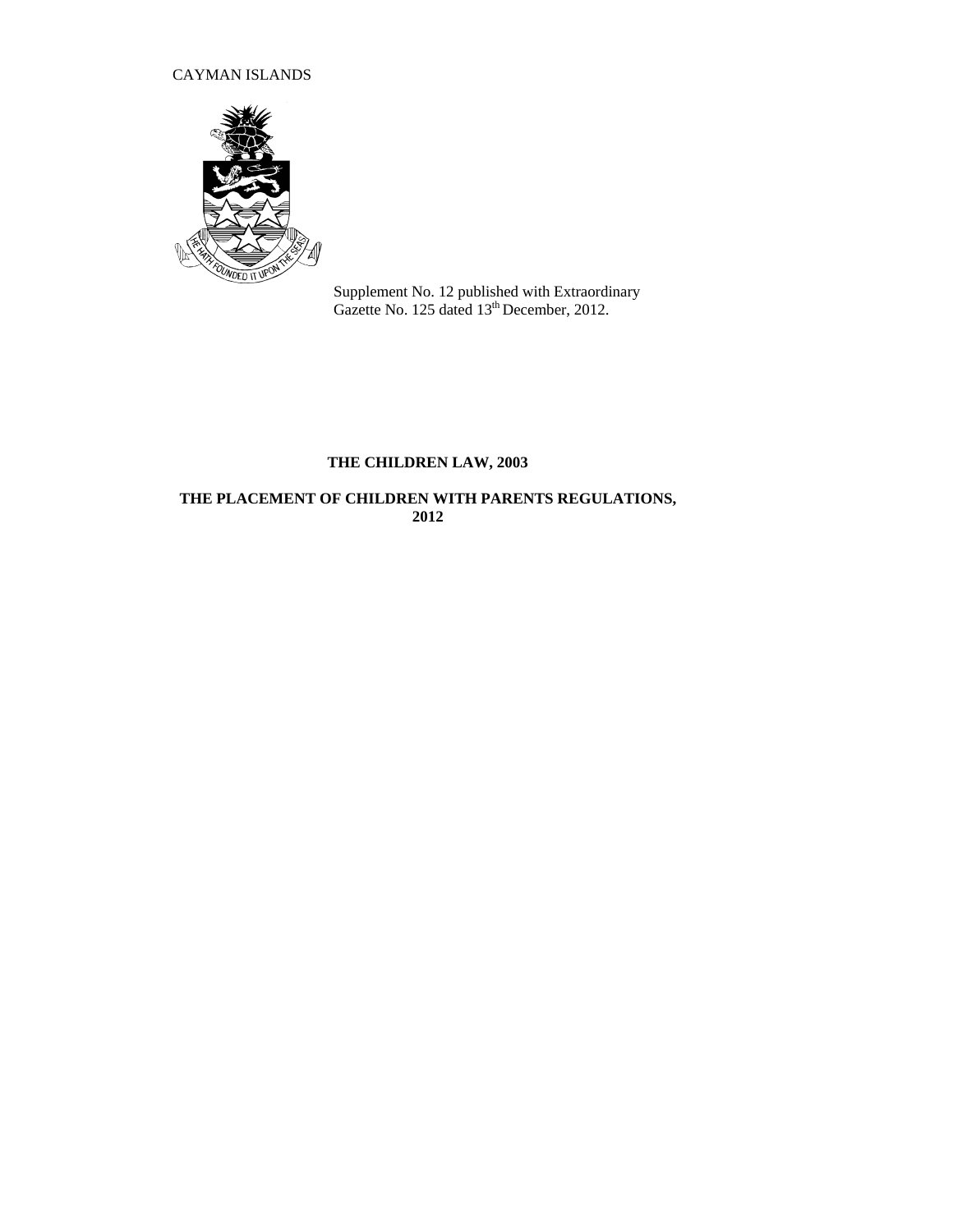### **THE PLACEMENT OF CHILDREN WITH PARENTS REGULATIONS, 2012**

### **ARRANGEMENT OF REGULATIONS**

- [1.](http://www.opsi.gov.uk/si/si1991/Uksi_19910910_en_2.htm#mdiv1) Citation
- [2.](http://www.opsi.gov.uk/si/si1991/Uksi_19910910_en_2.htm#mdiv2) Definitions
- 3. Scope of Regulations<br>4. Enquiries and assessm
- [4.](http://www.opsi.gov.uk/si/si1991/Uksi_19910910_en_3.htm#mdiv3) Enquiries and assessment<br>5. Duties of the Department is
- Duties of the Department in relation to placements
- [6.](http://www.opsi.gov.uk/si/si1991/Uksi_19910910_en_3.htm#mdiv5) Placement decisions by Department
- [7.](http://www.opsi.gov.uk/si/si1991/Uksi_19910910_en_3.htm#mdiv6) Immediate placements
- [8.](http://www.opsi.gov.uk/si/si1991/Uksi_19910910_en_3.htm#mdiv7) Provisions of agreements
- [9.](http://www.opsi.gov.uk/si/si1991/Uksi_19910910_en_3.htm#mdiv9) Notification of placements
- 10. Support and supervision of placements
- 11. Termination of placements
- 12. Notification of termination of placements
- 13. Application of Regulations to short-term placements

## **SCHEDULES**

SCHEDULE 1 - Matters to be taken into account in considering suitability of persons and households

SCHEDULE 2 - Matters on which there should be agreement with the person with whom a child is to be placed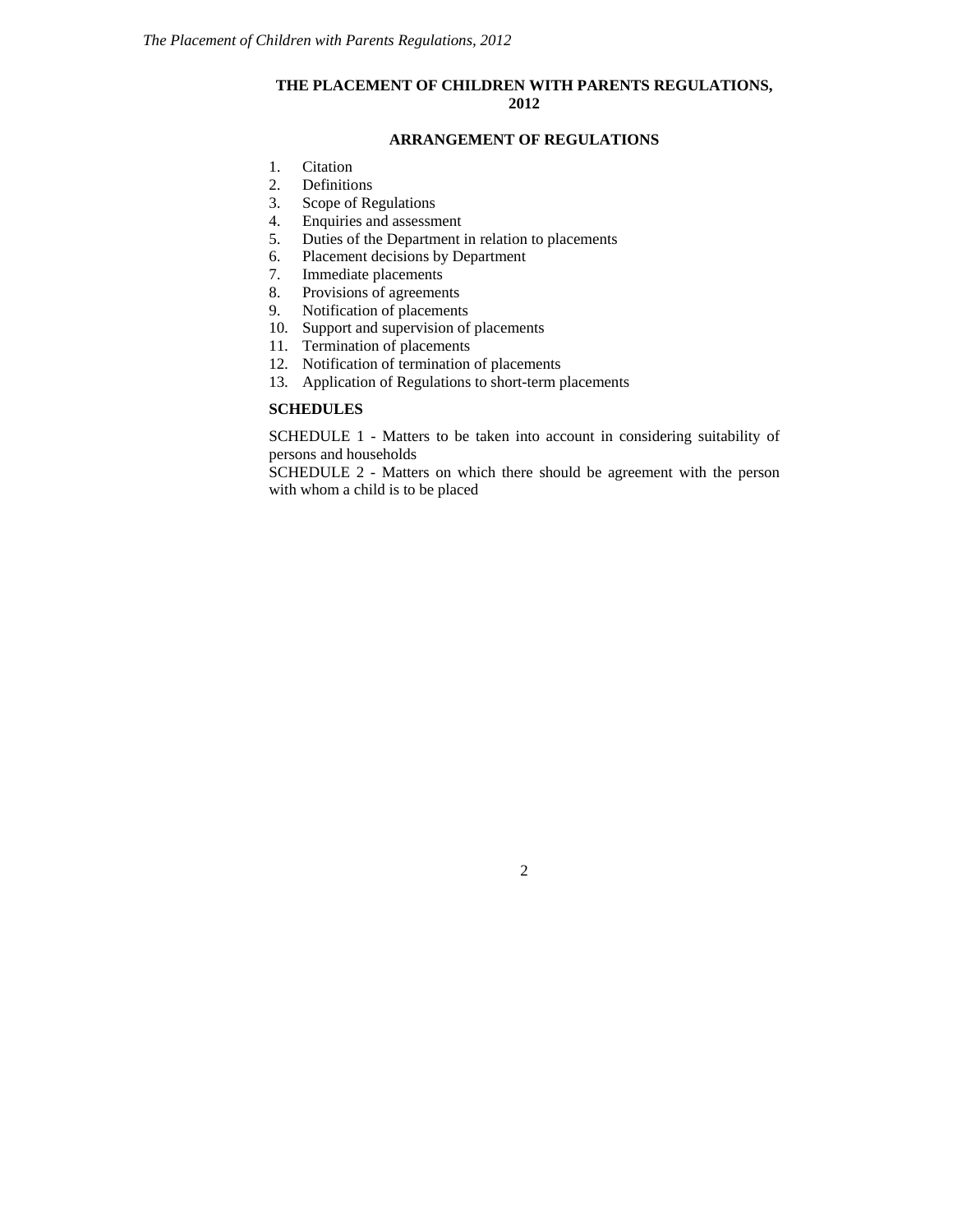#### **THE CHILDREN LAW, 2003**

#### **THE PLACEMENT OF CHILDREN WITH PARENTS REGULATIONS, 2012**

The Governor in Cabinet, in exercise of the powers conferred by section 25(5) of, and paragraph 12 of Schedule 2 to, the Children Law, 2003, hereby makes the following Regulations-

1. These Regulations may be cited as the Placement of Children with Parents Citation Regulations, 2012.

2. (1) In these Regulations - Definitions

 "guardian ad litem" means a guardian ad litem appointed pursuant to section 43 of the Law;

"Law" means the Children Law, 2003;

"placement" means allowing a child who is in the care of the Department to live pursuant to section 25(5) of the Law with-

- (a) a parent of the child;
- (b) a person who is not a parent of the child but who has parental responsibility for him; or
- (c) where there was a residence order in force with respect to the child immediately before the care order was made, a person in whose favour the residence order was made,

and the expressions "place" and "placed" shall be construed accordingly and "placed with" a person means being allowed to live with that person pursuant to that section; and

"placement decision" means a decision to place a child which is made in accordance with regulation 6.

(2) Any notice required under these Regulations shall be in writing and any such notice may be sent by registered post.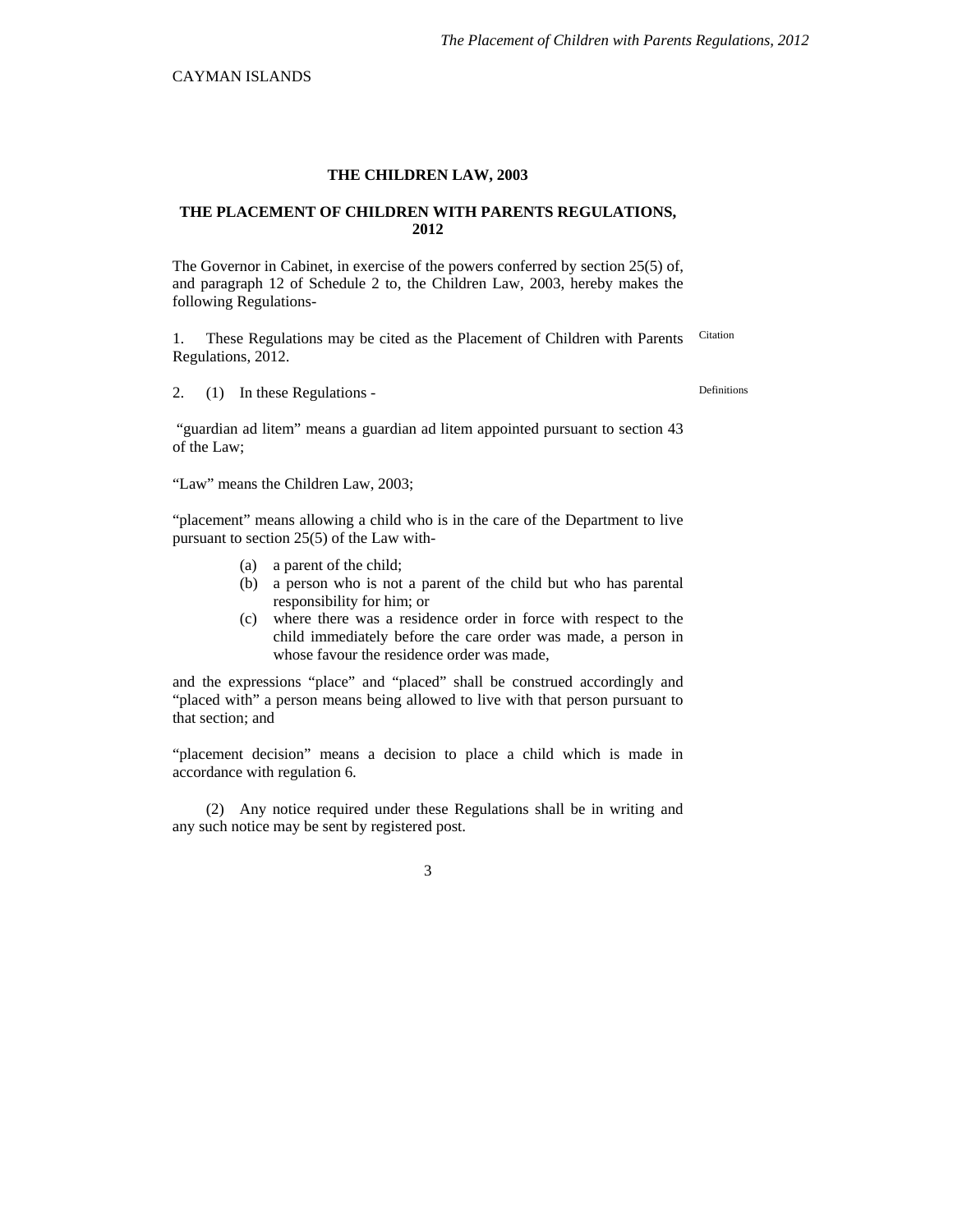#### *The Placement of Children with Parents Regulations, 2012*

Scope of Regulations 3. (1) These Regulations shall apply to every child who is in the care of the Department and who is or is proposed to be placed.

(2003 Revision)

(2) These Regulations shall not apply to the placement of child for adoption pursuant to the Adoption of Children Law (2003 Revision).

(3) Nothing in these Regulations shall require the temporary removal of a child from the person with whom he is already living and with whom he may be placed, before a decision is made concerning his placement.

(4) These Regulations shall not apply in a case to the extent that they are incompatible with any order made by a court under section 36 of the Law.

Enquiries and assessment

Duties of the

to placements

4. (1) Before a placement decision is made, the Department shall make all necessary enquiries in respect of-

- (a) the health of the child;
- (b) the suitability of the person with whom it is proposed that the child should be placed;
- (c) the suitability of the proposed accommodation, including the proposed sleeping arrangements;
- (d) the educational and social needs of the child; and
- (e) the suitability of all other members of the household, aged eighteen and over, in which it is proposed a child will live.

(2) In considering the suitability of a person as required by paragraph (1)(b) or (e), the Department shall, so far as practicable, take into account the particulars specified in paragraphs 1 and 2 respectively of Schedule 1.

5. The Department shall satisfy itself that the placement of a child, having regard to all the circumstances, is the most suitable way of performing its duty under section 25(2) of the Law. Department in relation

Placement decisions by  $\overline{6}$ . The decision to place a child shall be made by the Department. Department

7. (1) Subject to paragraph (2), nothing in regulation 4 shall prevent the immediate placement of a child pursuant to a placement decision in circumstances in which the Department considers that to be necessary and in accordance with its duty under section 25(2) of the Law; and, in such a case, the Department shall take steps to ensure that the provisions of these Regulations that would otherwise have to be complied with before the placement decision is made are complied with as soon as practicable thereafter. Immediate placements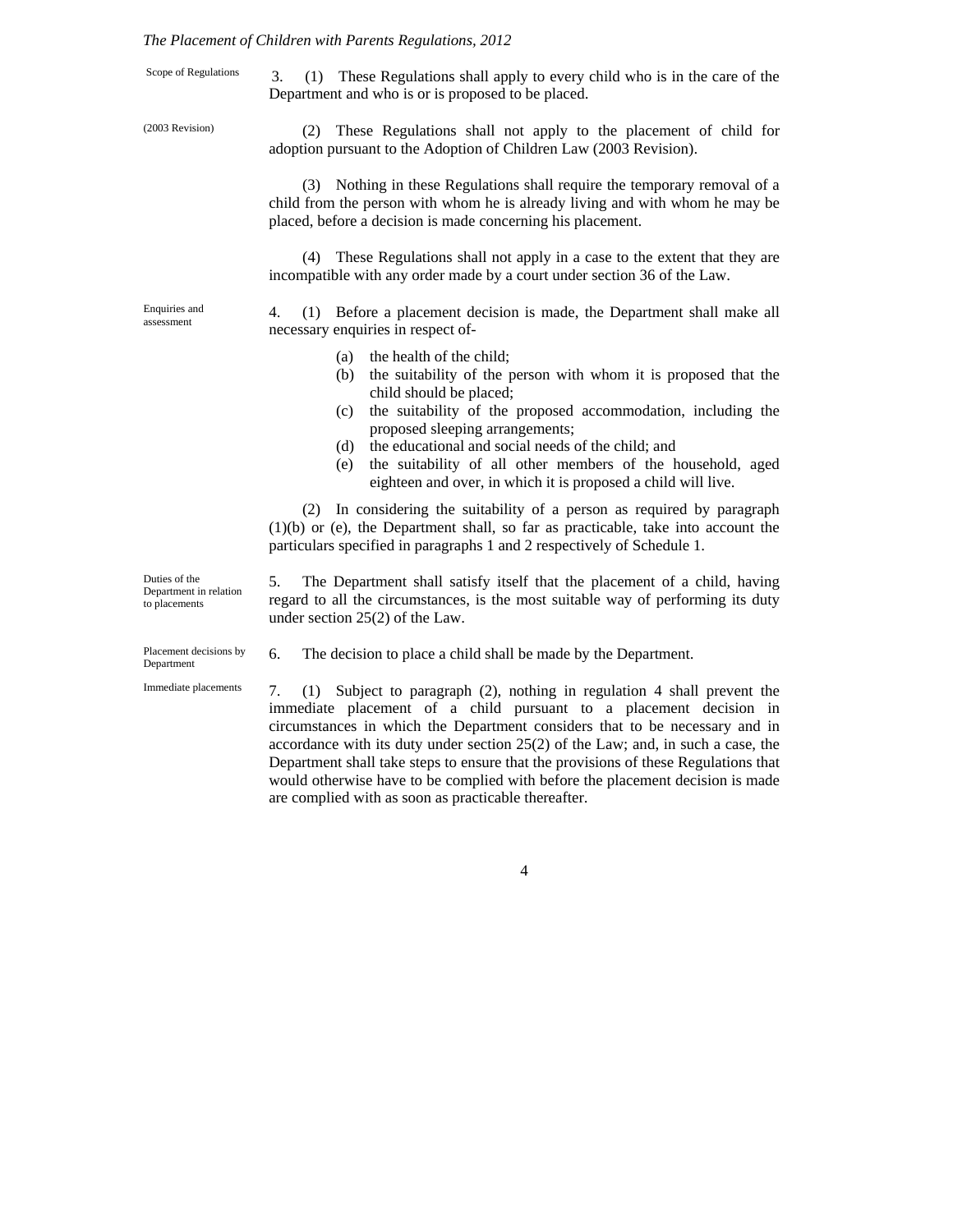(2) Before an immediate placement is made pursuant to this regulation, the Department shall-

- (a) arrange for the person with whom the child is to be placed to be interviewed in order to obtain as much of the information specified in paragraph 1 of Schedule 1 as can be readily ascertained at the interview; and
- (b) arrange to obtain as much of the information specified in paragraph 2 of Schedule 1 in relation to other members of the household aged eighteen and over, in which it is proposed the child will live, as can be readily ascertained at the time of that interview.

8. Following a placement decision, the Department shall seek to reach an agreement with the person with whom the child is to be placed on all the particulars, so far as is practicable, specified in Schedule 2 and the placement Provisions of agreements

given or sent to that person. 9. (1) Subject to paragraph (3), the Department shall, so far as practicable, give notice to all the persons whose wishes and feelings have been sought in relation to the decision to place the child and to those persons specified in

shall not be put into effect unless and until such an agreement on all such particulars has been reached and recorded in writing and a copy of it has been

> Notification of placements

(a) the placement decision, and

paragraph (4) of-

(b) the details of where the child is to be placed.

(2) Where the child is placed with a person other than a parent the Department's notice under paragraph (1) to the persons referred to in the paragraph shall contain-

- (a) the name and address of the person with whom the child is placed;
- (b) particulars of arrangements for contact with the child; and
- (c) any other particulars relating to the care and welfare of the child which appears to the Department ought to be supplied.

(3) The Department shall not be required to give notice under paragraph (1) in the case of a person whose whereabouts are unknown to the Department, or cannot be readily ascertained, or in any case where the Department determines that to give such notice would not be in accordance with its duty under section  $25(2)$  of the Law.

- (4) For the purposes of paragraph (1), the persons specified are-
	- (a) the Chief Officer of the Ministry responsible for the Department;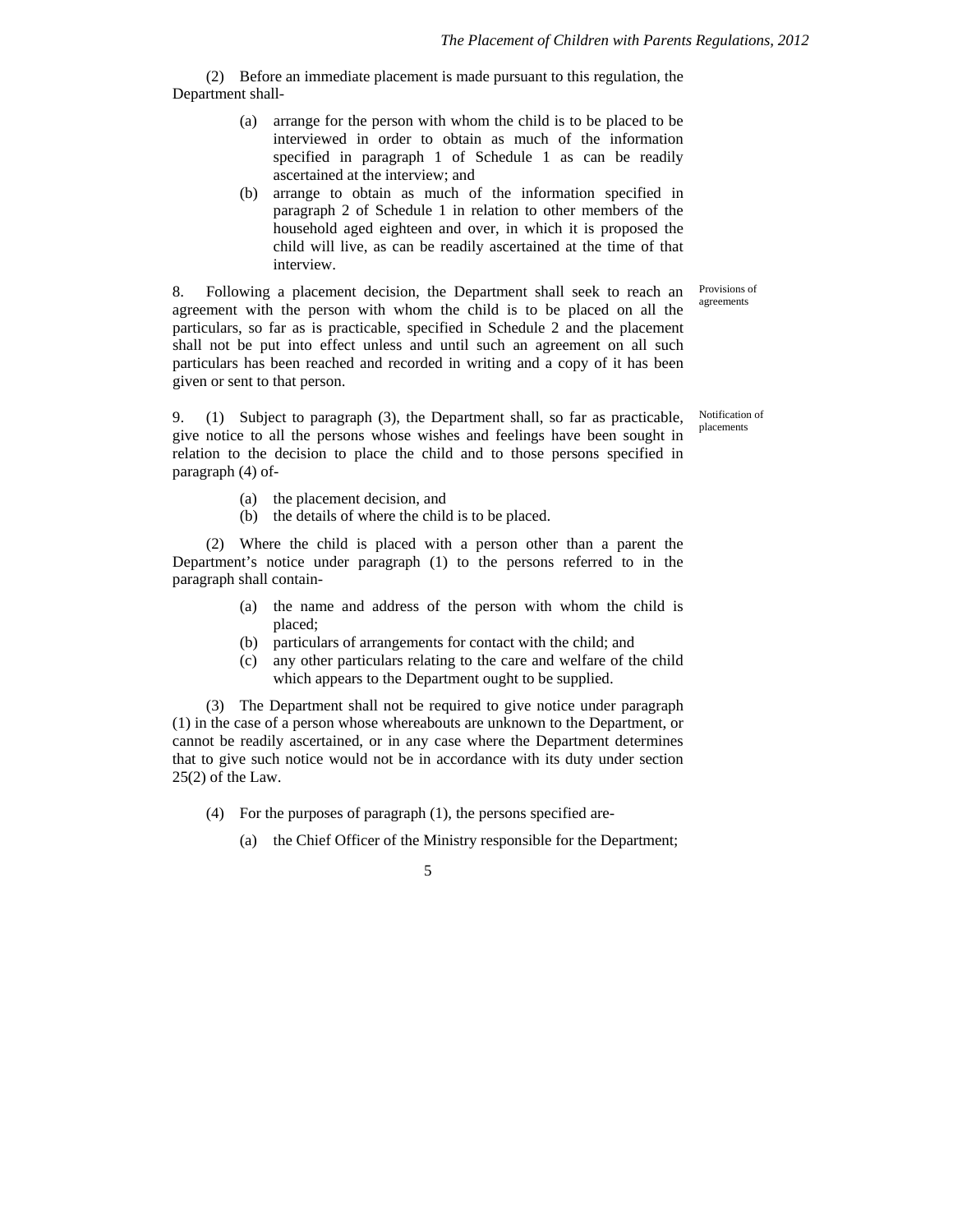- (b) the child's registered medical practitioner;
- (c) any person, not being an officer of the Department, who has been caring for the child immediately before the placement; and
- (d) where there was a residence order in force with respect to the child immediately before the care order was made, the person in whose favour the residence order was made.

10. (1) The Department shall satisfy itself that the welfare of each child who has been placed by it continues to be appropriately provided for by his placement and for that purpose the Department shall-

- (a) give such advice and assistance to the person with whom the child is placed as appears to be necessary;
- (b) make arrangements for a person authorised by the Department to visit the child from time to time as necessary but in any event-
	- (i) within one week of the beginning of the placement;
	- (ii) at intervals of not more than six weeks during the first year of the placement; and
	- (iii) thereafter, at intervals of not more than three months and also whenever reasonably requested by the child or the person with whom the child is placed,

and for the person so authorised to make arrangements, so far as practicable, on each visit to see the child alone.

(2) On each occasion in which a child is visited pursuant to this regulation by any person authorised by the Department, the Department shall cause a written report on the child to be prepared by that person.

11**.** If it appears to the Department that a placement is no longer in accordance with its duty in respect of the child under section 25(2) of the Law or would prejudice the safety of the child, it shall terminate the placement and remove the child forthwith from the person with whom he is placed.

12. In relation to a decision to terminate a placement, the Department shall, so far as is practicable-

- (a) give notice in writing of any decision to terminate the placement before it is terminated to-
	- (i) the child, having regard to his age and understanding;
	- (ii) the other persons whose wishes and feelings have been sought in relation to the decision to terminate the placement;
	- (iii) the person with whom the child is placed;
	- (iv) the other persons to whom regulation  $9(1)$  refers; and

6

Support and supervision of placements

Termination of placements

Notification of termination of placements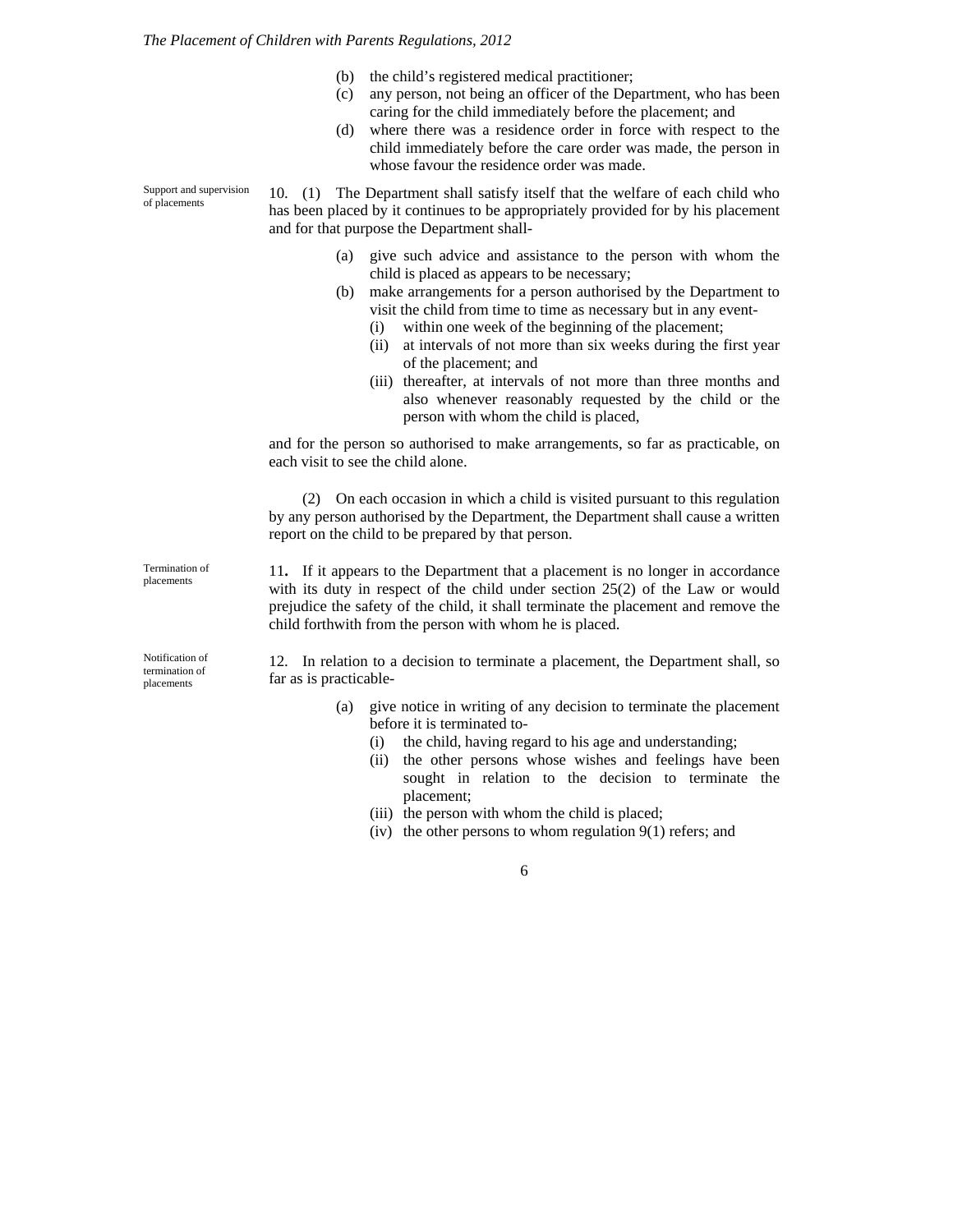(b) give notice in writing of the termination of the placement to all those persons, other than the child and the person with whom the child was placed.

13**.** (1) This regulation applies to a series of short-term placements where the following conditions are satisfied-

Application of Regulations to shortterm placements

- (a) all the placements occur within a period which does not exceed one year;
- (b) no single placement is for a duration of more than four weeks; and
- (c) the total duration of the placements does not exceed ninety days.

(2) Any series of short-term placements to which this regulation applies may be treated as a single placement for the purpose of these Regulations.

(3) Regulation 10(1)(b) shall apply in relation to short-term placements to which this regulation applies as if for paragraphs  $(1)(b)(i)$  to  $(iii)$  of that regulation there were substituted-

- "(i) during the first of the series of short-term placements to which this regulation applies; and
- (ii) on one other occasion while the child is in fact placed during the series of short- term placements."

### **SCHEDULE 1**

(Regulations 4(2) and 7(2))

#### **MATTERS TO BE TAKEN INTO ACCOUNT IN CONSIDERING SUITABILITY OF PERSONS AND HOUSEHOLDS**

- 1. In respect of a person with whom it is proposed the child should be placed-
	- (a) age;
	- (b) health;
	- (c) personality;
	- (d) marital status and particulars of any previous marriage;
	- (e) previous experience of looking after and capacity to look after children and capacity to care for the child;
	- (f) the result of any application to have a child placed with him and details of any prohibition on his acting as a child-minder, providing day care, or caring for foster children privately or children in a voluntary or registered children's home;
	- (g) details of children in his household;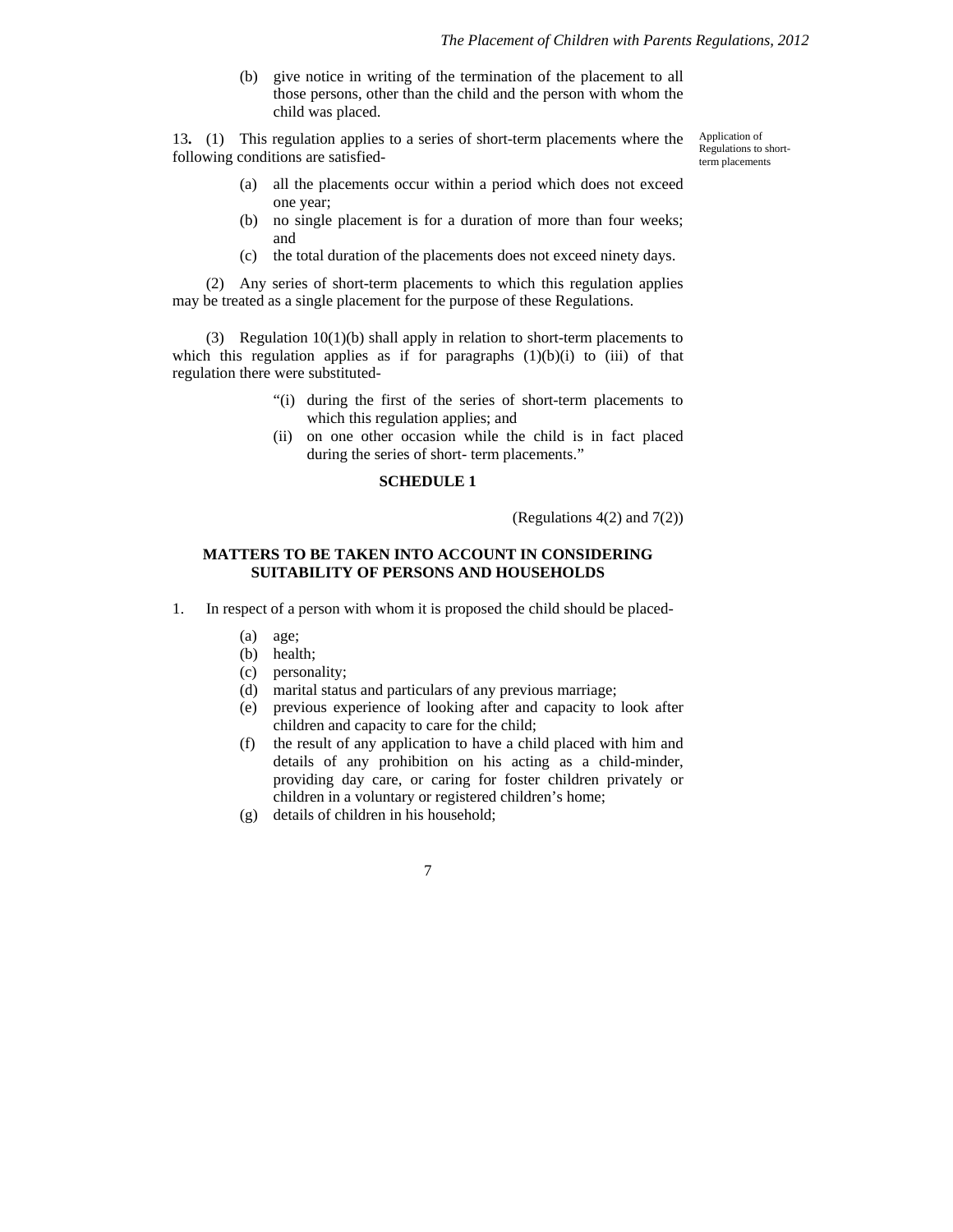- (h) religious persuasion, racial origin and cultural and linguistic background;
- (i) past and present employment and leisure activities and interests;
- (j) details of the living standards and particulars of accommodation of his household;
- (k) subject to the provisions of the Rehabilitation of Offenders Law (1998 Revision), any criminal conviction; and
- (l) immigration status in the Cayman Islands.

2**.** In respect of members of the household aged eighteen and over of a person with whom a child is to be placed, so far as is practicable, all the particulars specified in paragraph 1(a), (b), (c), (d), (f), (i), and (k) of this Schedule.

#### **SCHEDULE 2**

(Regulation 8)

#### **MATTERS ON WHICH THERE SHOULD BE AGREEMENT WITH THE PERSON WITH WHOM A CHILD IS TO BE PLACED**

1. The Department's plans for the child and the objectives of the placement.

2. The arrangements for support of the placement.

3. Arrangements for visiting the child in connection with the supervision of the placement by the person authorised by or on behalf of the Department and frequency of visits and reviews of the child's case under regulations made under section 28 of the Law.

4. Arrangements for contact, if any, including prohibition of contact pursuant to section 36(6) of the Law.

5. Removal of the child from the placement in the circumstances specified in regulation 11.

6. The need to notify the Department of relevant changes in circumstances of the person with whom the child is placed, including any intention to change his address, changes in the household in which the child will live and any serious occurrence involving the child such as injury or death.

7. The provision of a statement concerning the health of the child, the child's need for health care and surveillance, and the child's educational needs and the Department's arrangements to provide for all such needs.

8

(1998 Revision)